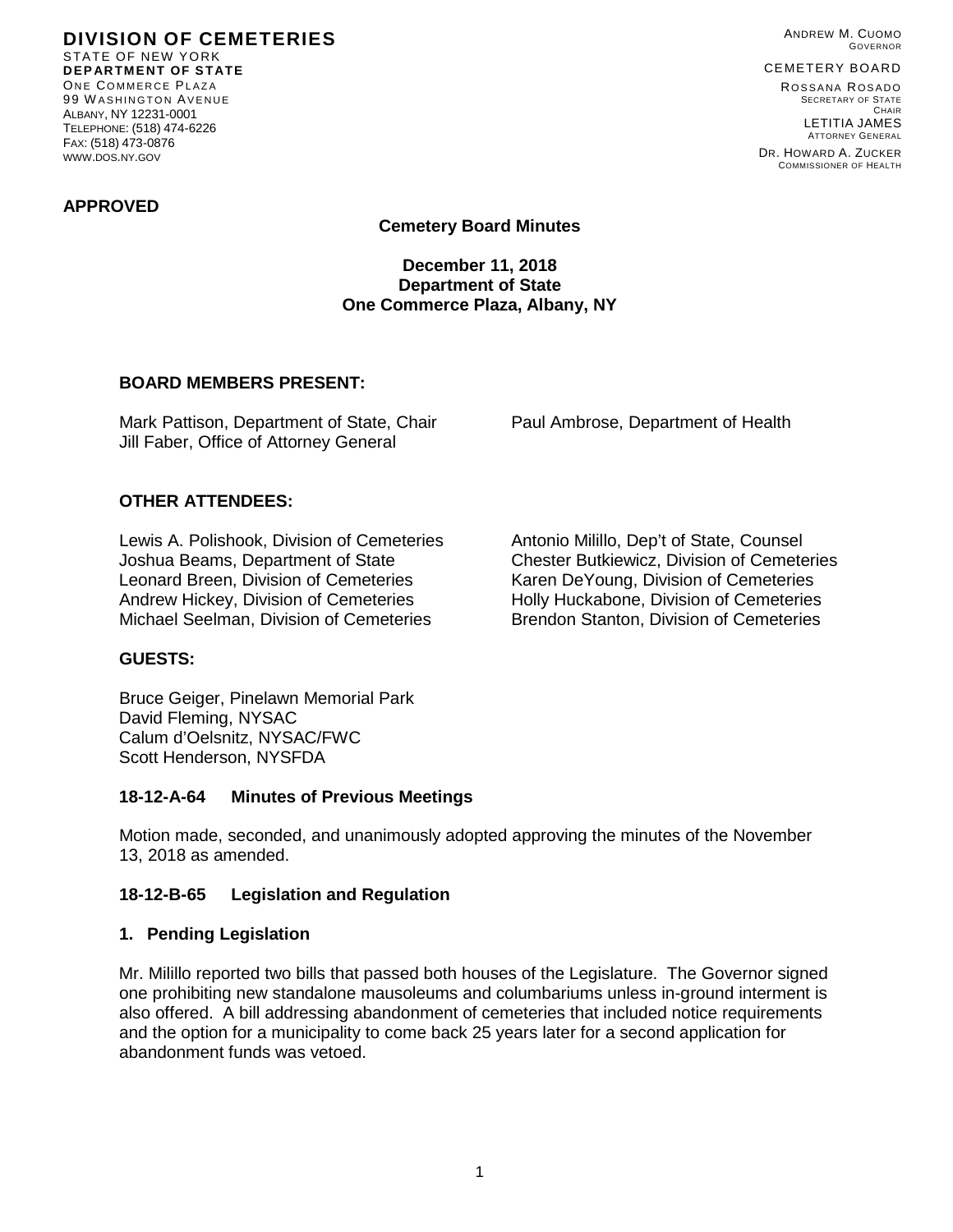## 2. **Rules and Regulations**

None.

# **18-12-C-66 Division Report**

1. Board Application – LEAN Process Review

Mr. Polishook discussed the new board application process for the new year, stating that the goal was to have forms available for all major types of application including additional documents and schedules by the end of January 2019. There was a discussion on whether or not the applications would be able to be submitted electronically. It was stated that there was currently no online submission available for most application types, but that the possibility of a portal for online submission with the vandalism applications was being explored.

2. Annual Mailing and Online Filing

Mr. Polishook reported that paper copies of the annual report would no longer be included with the annual mailing. The vandalism and assessment form and trustee list would still be included with the bulletin.

3. Nonsectarian Burial Society Reclamation

Mr. Polishook spoke regarding the recently developed guidelines for such reclamations. N-PCL section 1513-a allows cemeteries to reacquire previously-sold lots under certain circumstances. Until recently, this statute did not apply to lots owned by burial societies. On November 29, 2017, the Governor signed a bill (S.6396-2017/A.8078-2017) to allow cemeteries to reacquire lots owned by Non-Sectarian burial societies. Last month, the Board delegated to the Division authority to review such applications. The Division has received its first application under this statute and has asked the cemetery for additional information.

## 4. Delegated Powers

Mr. Polishook circulated a list of Board powers currently delegated to the Division. The Board discussed reviewing the list and would return with any questions as well as a process to review, affirm or change the powers delegated. The Board also discussed the need for an appropriate reporting process for the Division to report back periodically on the progress of such delegations.

5. Sentencing of Raymond Hill Cemetery Superintendent - Robert Bauer

Mr. Polishook reported that Mr. Bauer had been sentenced to 1 $\frac{1}{2}$  to 4  $\frac{1}{2}$  years in prison for the theft of cemetery funds.

6. Beverly Hills Cemetery Corp.

Mr. Polishook reported that the Board's written decision on the application submitted by Beverly Hill's Cemetery Corp. was sent to the application on November 26, 2018.

7. Division Staffing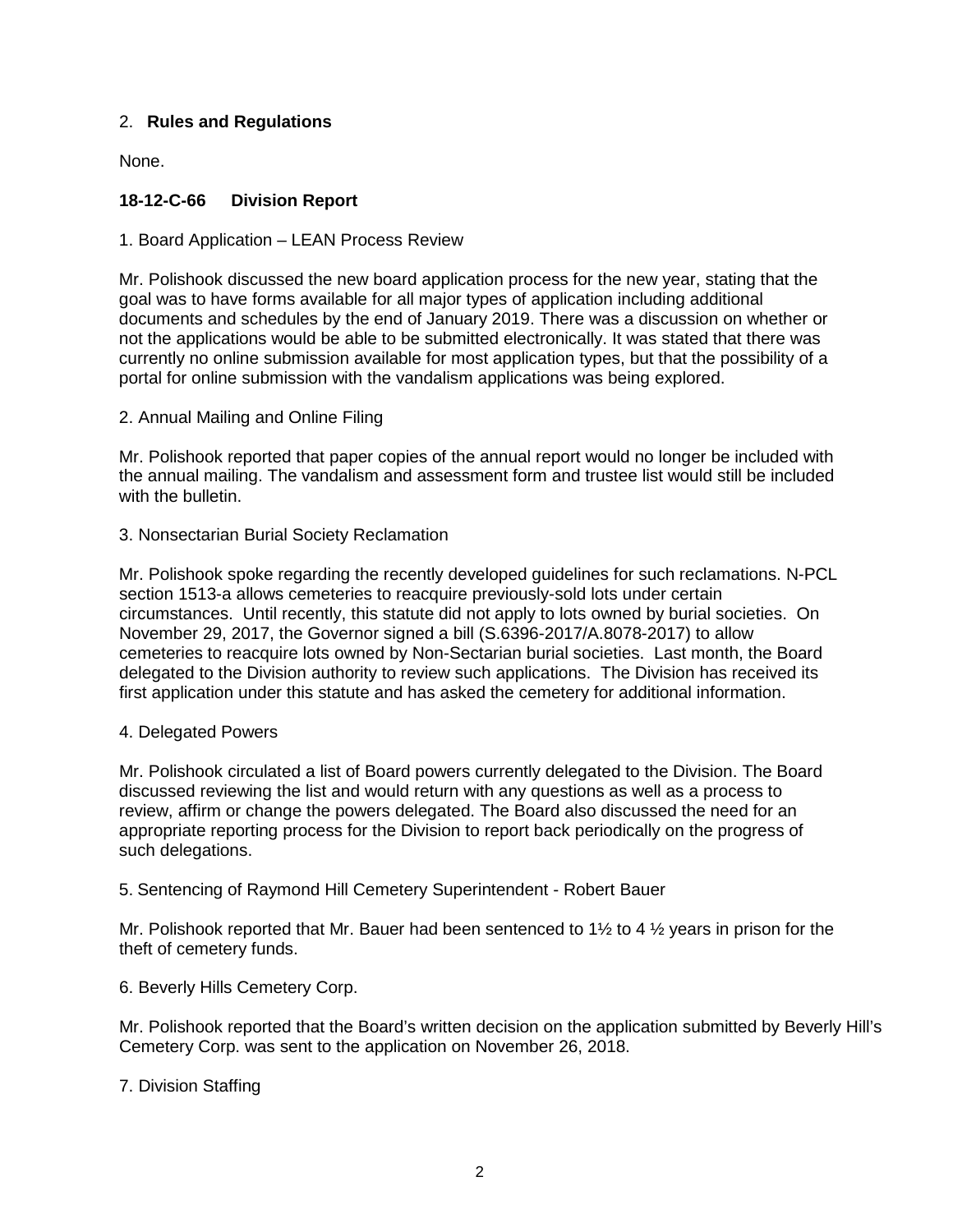Mr. Polishook reported that the candidate for the Senior Accountant position in the Buffalo Office had declined the position. He stated that the Division would begin the process for another candidate to be selected.

# **18-12-D-67 Vandalism, Abandonment and Monument Repair or Removal Fund Report**

Mr. Butkiewicz presented the vandalism report. In this fiscal year, the Division has collected \$104,592 in vandalism fund fees. The Vandalism Fund appropriation amount is \$939,000. For the current fiscal year, the Board had granted applications totaling \$1,472,383. Applications pending review total \$1,665,214.

The Board approved the following applications for funds for restoration of dangerous monuments, subject to availability of funds:

01-001 Albany Rural Cemetery (D) \$57,996.14 34-044 Oriskany Cemetery (D) \$18,355.00

The Board approved the following application for funds for maintenance of an abandoned cemetery subject to availability of funds:

10-024 Towns of Ellenburg and Plattsburgh (Whispering Maples Memorial Gardens) (A) - \$7,825.00

## **18-12-E-68 D. Tonken Crematory (15-077 Erie) – Major Renovation – Crematory Retort**

A request was submitted by the crematory to table the application to allow for submission of additional information regarding the replacement of an inactive retort. A brief overview was given regarding the project and the crematory's previous connection to a funeral home on the property, which has since been closed. The Board discussed the previous grandfathering of the crematory related to the statute and whether that was still in effect.

## **18-12-F-69 Pinelawn Memorial Park (52-044 Suffolk)- Major Renovation – Lawn Crypts**

Pinelawn Memorial Park seeks approval of installation of a large section of lawn crypts. Mr. Milillo stated that regulations do allow for projects to be completed in phases. Mr. Geiger explained the demand for lawn crypts and that the cemetery is running out of inventory. It was noted that over the years, sales of lawn crypts have increased. Mr. Geiger stated that the cost estimates submitted with the application should be accurate based on years of experience with crypt sales. He also stated that the project will take place over two years. There is no loan or permanent maintenance loan needed. All payments will be taken from the cemetery's general fund. The development would be done by Pinelawn employees, and no outside vendors would be utilized. Single and double graves were discussed regarding the number of rights of burial depending on the depth of the grave. The application was approved.

# **Public Comments:**

Mr. Fleming of NYSAC voiced concern for older board members of cemeteries with the filling out of the online forms. The division will assist those needing help.